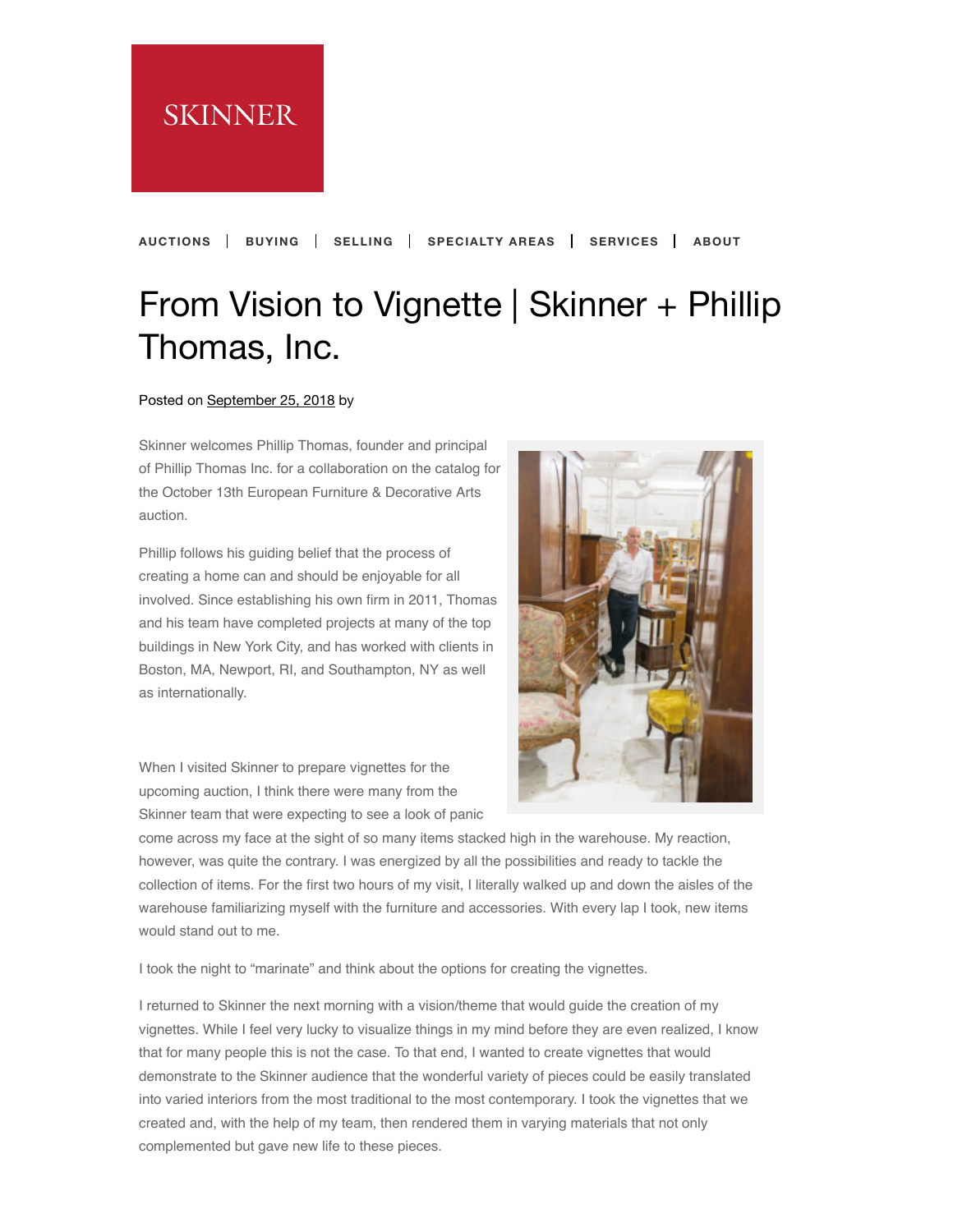

For one of my vignettes, I was taken by a variety of colorful and fantastical clocks. These were the inspiration for the entire story. I decided to create a setting for these clocks displayed on a beautiful desk. Why have just one clock when you can have a collection of clocks of varying colors and materials that all excite the eye?

For another vignette, I was drawn to a Boulle-style black and brass cabinet. To me, it has a feminine appeal. I paired it with other pieces are varying color, materials and densities to create a vibrant moment that excites the eye.



In my interiors, it is key that a space excite the eye and keep the onlooker engaged. This is not necessarily achieved by bright colors, for example, as one would think. What really keeps my eye